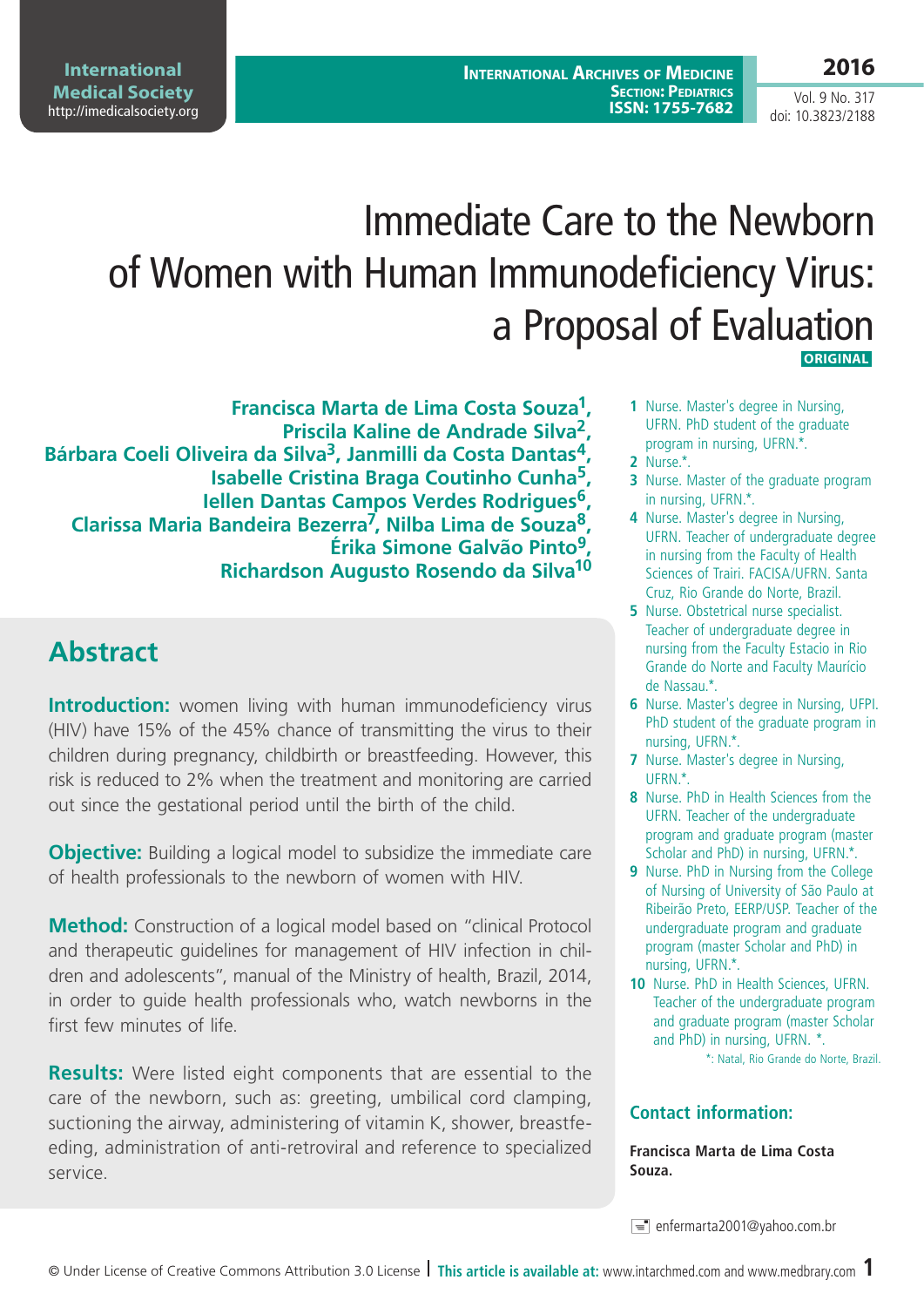Vol. 9 No. 317 doi: 10.3823/2188

**Conclusion:** It is believed that the logical model will contribute to reducing the risks of mother-to-child transmission of the virus, since it includes the flow of care clearly and objectively.

#### **Keywords**

Health Professionals; Immediate Care; Newborn; Vertical Transmission of HIV.

# **Introduction**

In Brazil, since 2000 until June 2015, estimated that 92,210 were reported pregnant women infected with human immunodeficiency virus (HIV) [1]. When untreated, women living with HIV have to 15% to 45% chance of transmitting the virus to their children during pregnancy, childbirth or breastfeeding. However, this risk is reduced to 2% when the treatment and follow-up are carried out since the gestational period until the birth of the child. [2]

The detection rate of the acquired immunodeficiency syndrome (AIDS)-per 100000 inhabitants-in under five years has been used as an indicator of vertical transmission in Brazil and was observed a tendency of falling of 33.3% in the last ten years as a result of follow-up of women with HIV who are of childbearing age [1]. Therefore, intensifying the care and offer quality assistance is fundamental to the continuous reduction of the transmission of HIV from mother to newhorn

Immediate care is offered to the neonate actions within the first hour of life, time is essential to minimize the risk of postpartum transmission of HIV. In this perspective, it is imperative that health professionals are familiar with the steps to be developed at that stage, since they differ from the support provided to the neonate healthy. [3]

Study on maternity and child reference shows that professionals demonstrate little demands immediate postpartum recovery. Thus, it is necessary a change in the posture of those who assist the mother and newborn, as well as a hospital organization in order to offer good structural and organizational conditions with human and material resources, in order to minimize the risk of vertical transmission. [4]

In this way, the quality of care must be periodically evaluated in order to offer care able to provide the continuous reduction of the transmission of HIV from mother to newborn. With that, the assessment appears to be the best solution to get information on the functioning and effectiveness of the Health System [5]. Furthermore, the use of control program of mother-to-child transmission of HIV in the evaluation process provides major grant to identify important points of support.

One of the strategies that will help in the immediate care to neonate cadaveric shoulders exposed to HIV is building a logical model for presenting great benefits, since it consists of a schematic representation of the guiding professional practice, in addition to being the first step in the evaluation of assistance and health services. Has the ability to provide better visualization of the points to be assessed and to identify the issues on which the efforts will be concentrated [5]. Therefore, by its characteristics, the model becomes a very important instrument to be used for evaluation of the quality of the services offered.

Based on the foregoing, we have the following evaluation question: how health professionals who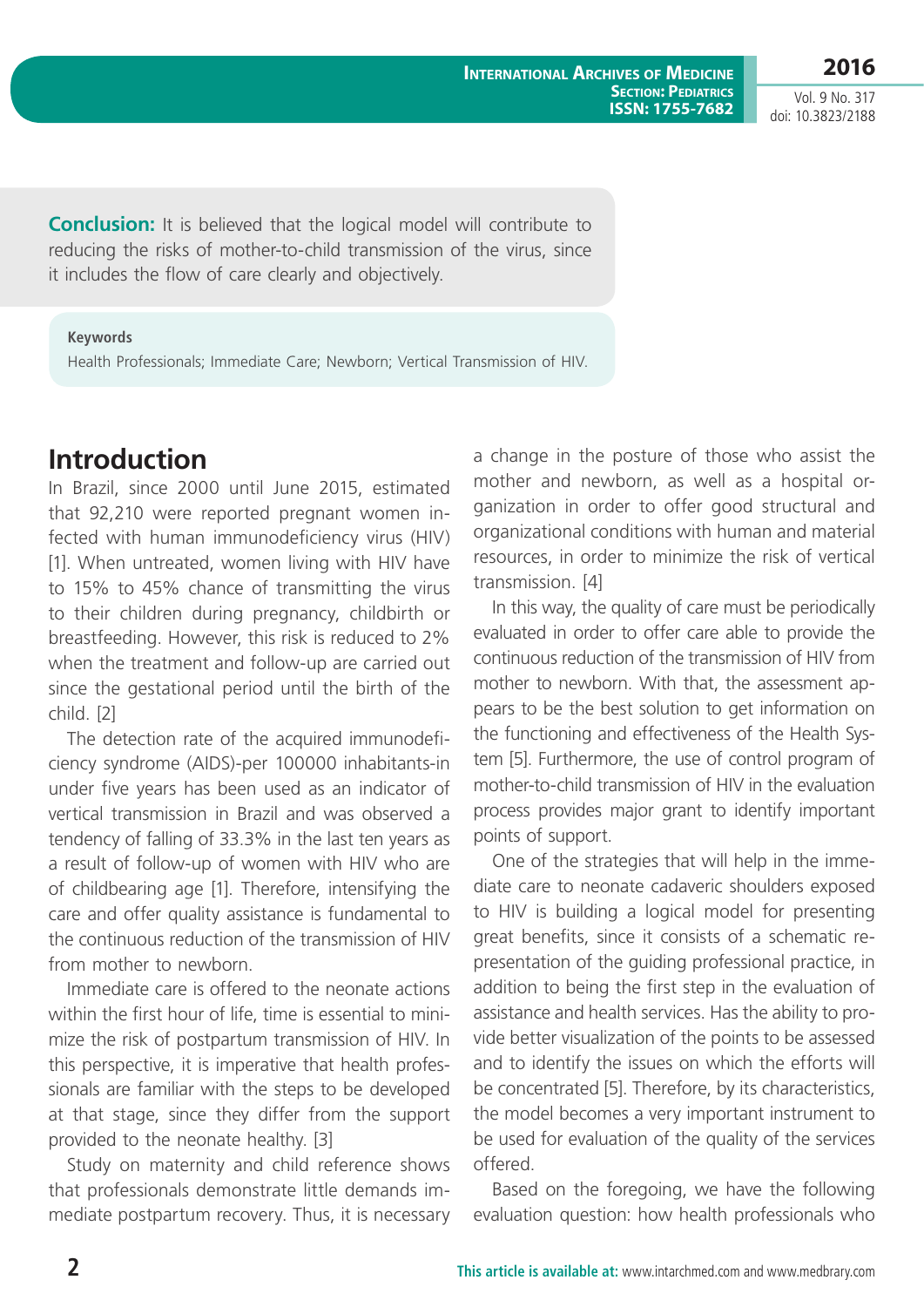**International Archives of Medicine SECTION: PEDIATRICS ISSN: 1755-7682**

**2016** Vol. 9 No. 317 doi: 10.3823/2188

work in maternity wards develop immediate care to neonates exposed to HIV? To answer that question this article aims to build a logical model to subsidize the immediate care of health professionals to the newborn of women living with HIV.

not the field gathering data in humans (directly or indirectly), as defined in resolution CNS 466/12. The proposal was to use the "clinical Protocol and therapeutic guidelines for management of HIV infection in children and adolescents".

# **Method**

This is a descriptive study of normative evaluation type, which consists of a judgment on an intervention, comparing the resources employed and his organization, the services or activities developed and the results achieved with criteria and standards, in addition to correspond to quality assurance programs. [5]

It is the construction of a logical model based on "clinical Protocol and therapeutic guidelines for management of HIV infection in children and adolescents," manual of the Ministry of health, 2014, in order to guide health professionals who, watch newborns in the first few minutes of life, as well as contribute to future research evaluation in maternity wards, more specifically in the health of the child is born in motherhood and because he's the tool of the first stage of the evaluation.

The logical or theoretical model is a conceptual schematic representation, designed in a stream, demonstrating how he theoretically can be used, and thus be able to instrument the thought processes, phenomena or events. Features as advantages, the ability to summarize the walkthrough of the care, associated with the process the results, the interaction of the effects of its components as impacts. [5]

Thus the logical model of the study was structured based on the Donabedian model, with an emphasis on structure, process and results, and Hartz, whereas components and products. Justify the use of two references in order to assess points that are not covered in just an allusion.

The study was not submitted to the Ethics Committee and research, because the authors were

### **Results**

The logic model presented in **Figure 1** is understood as a dynamic structure graphic display, built by means of the guidelines of the Ministry of health on the care provided to newborns of women with HIV.

Were listed eight components that are essential in the care to neonate, such as: the reception, the umbilical cord clamping, suctioning the airway, the administration of vitamin K, the bath, the nonbreastfeeding, the administration of anti-retroviral and reference to specialized service.

The dimension "structure" present in the logical model, included items relating to human and material resources. In "process" were described the main targeted care to neonate by health professionals who work in maternity wards, as immediate clamping of the umbilical cord, the removal of excess skin secretions, and bathing the earliest possible.

As the "product" dimension highlights items to be achieved immediately after the actions taken. Some of the products highlighted were: decrease the risk of mucosal trauma resulting from aspiration and possible contamination, carry out the shower as quickly as possible to minimize exposure to blood and secretions of childbirth. As a final result is expected to minimize the risks of transmission of viral load and decrease the chances of the unborn child have the HIV virus.

### **Discussion**

The newborn exposed to HIV care in the delivery room or in the operating room differs from the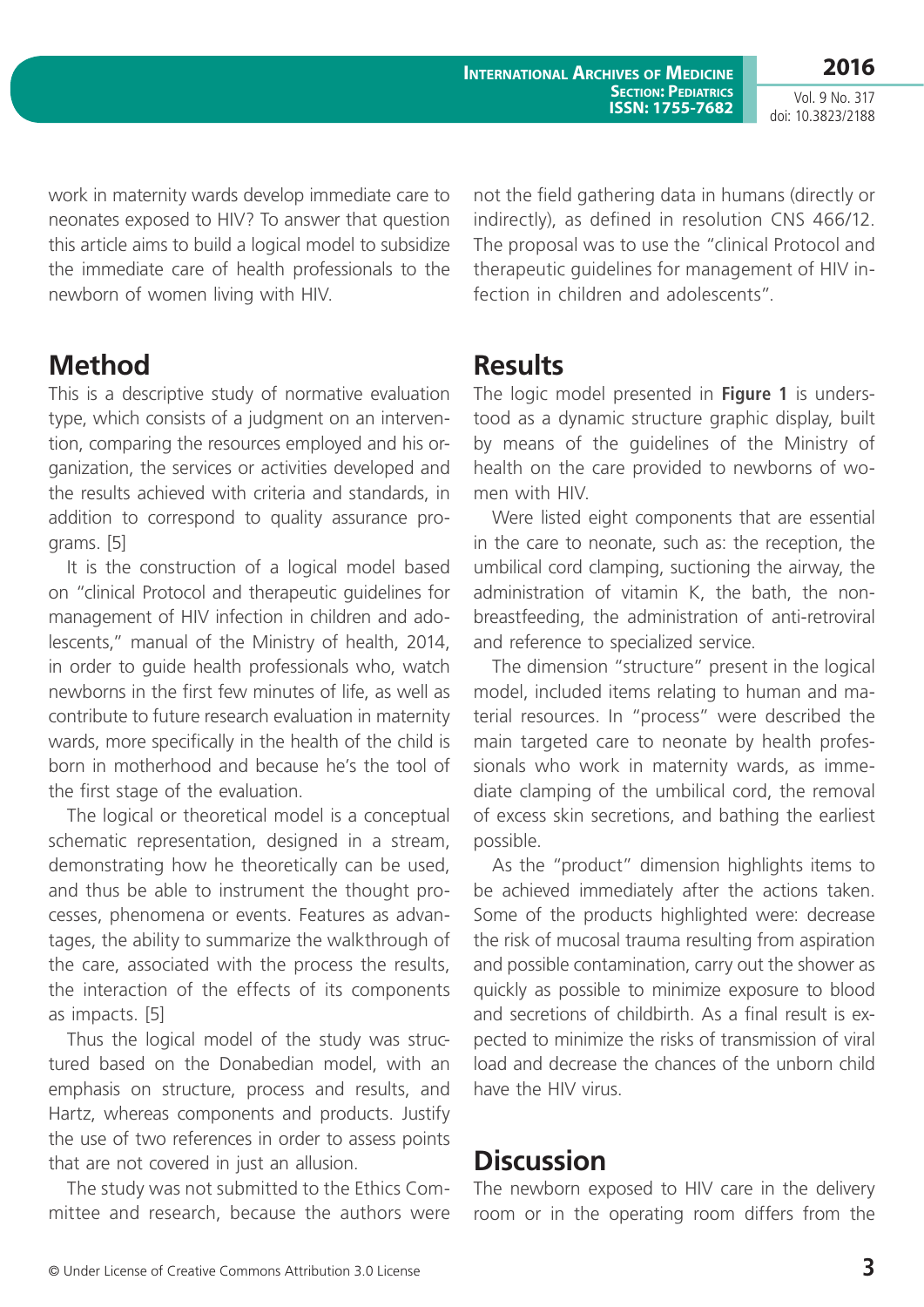Vol. 9 No. 317 doi: 10.3823/2188

**Figure 1:** Logical model for the immediate newborn care to pregnant women living with HIV, based on "clinical Protocol and therapeutic guidelines for management of HIV infection in children and adolescents" of the Ministry of health, 2014. of the integrative review. Natal, 2015.

| <b>Components</b>                    | <b>Structure</b>            | <b>Process</b>                  | <b>Product</b>                              | <b>Results</b>           |
|--------------------------------------|-----------------------------|---------------------------------|---------------------------------------------|--------------------------|
| Shelter                              | Professionals               | Orientations                    | Qualified Listener                          |                          |
|                                      |                             |                                 |                                             |                          |
| Clamping Of                          |                             |                                 | Reduce Exposure                             |                          |
| <b>Umbilical Lace</b>                |                             |                                 | Between The<br>Maternal And Fetal           |                          |
|                                      |                             | Cross-Clamps<br>And Cut The     | Blood;                                      |                          |
|                                      | Professionals;              | <b>Umbilical Cord</b>           | Reduce The Risk Of                          |                          |
| Vacuum Airways                       | Rn; Inputs;                 | Immediately;                    | Trauma In Mucosa                            |                          |
| Newborn                              | <b>Materials</b>            | Proceed Gently<br>Vacuuming;    | And Possible<br>Contamination;              | Minimize                 |
|                                      |                             | Remove Excess                   | Reduce The Risk Of                          | The Risks Of             |
|                                      |                             | Skin Secretions                 | Contamination By                            | Transmission<br>Of Viral |
| Newborn Bath<br>(RN)                 |                             |                                 | Possible Continuity<br>Solution<br>Decrease | Load And                 |
| Administration                       | Professionals;              | Manage<br>Vitamin K After       | Manage Vitamin K                            | Chances Of               |
| of vitamin k                         | Rn; Medicine                | Removing The                    | After Removing The<br>Skin Secretions       | Newborn                  |
|                                      |                             | Skin Secretions                 |                                             | Have The Hiv<br>Virus    |
|                                      | Professionals;              | <b>Bind The</b>                 | Bind The Breasts;                           |                          |
| Not<br>Breastfeeding                 | Rn; Puerperal;<br>Medicine; | Breasts; Use Of<br>Cabergoline; | Use Of Cabergoline;                         |                          |
|                                      | Instrument                  | Infant Formula                  | Infant Formula                              |                          |
|                                      | Professionals;              | Managing In Azt                 |                                             |                          |
| Administration<br>of Anti-Retroviral | Medicine;                   | Rn In 4 Hours                   | Managing In Azt Rn<br>In 4 Hours Early Life |                          |
|                                      | Instrument                  | Early Life                      |                                             |                          |
|                                      | Professionals;              | Reference                       | Reference System                            |                          |
| Reference                            | Attention                   | System and<br>Against-          | And Against-                                |                          |
|                                      | Networks                    | Reference                       | Reference                                   |                          |
|                                      |                             |                                 |                                             |                          |

neonate health care, because blood and secretions present on the skin of the unborn the expose to a higher risk of acquiring the HIV virus, thus, interventions applied must be planned and sequenced, which will help reduce the increase of vertical transmission This way it is suggested to follow the steps of the clinical Protocol.

In this way, will be discussed some prophylactic measures essential to immediate care to the

newborn of women living with HIV. Care practices include the host, the immediate clamping of the umbilical cord, avoid the airway aspiration, the earliest possible bathroom, not breastfeeding, the administration of anti-retroviral (ARV) and vitamin K, and the reference to Specialized Assistance Service (SAE).

The host component consists of an intervention tool that involves concern for the quality and the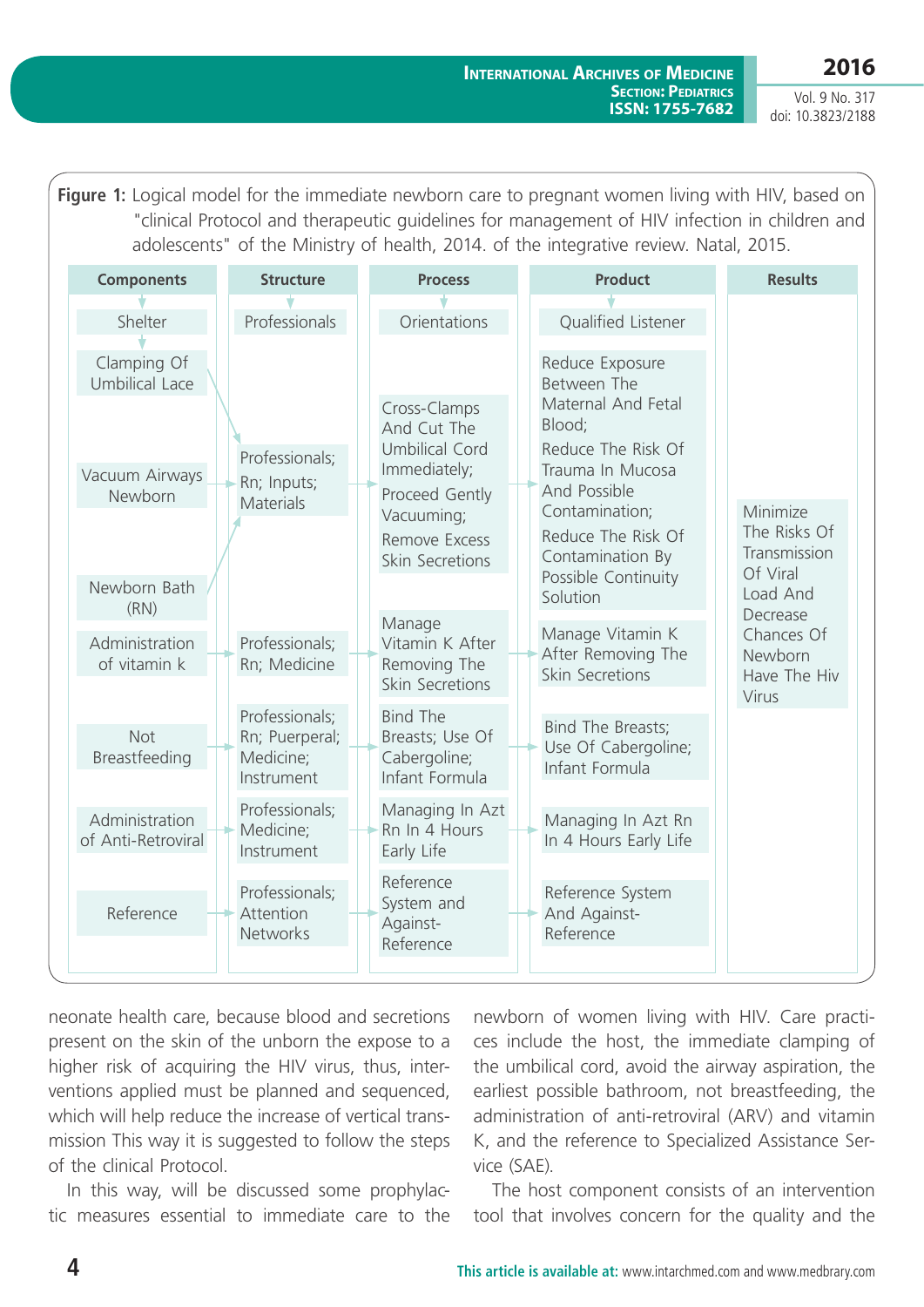**International Archives of Medicine SECTION: PEDIATRICS ISSN: 1755-7682**

Vol. 9 No. 317 doi: 10.3823/2188

**2016**

kind of bug that if offers. This process includes the reception of the user in the health system and full responsibility of their needs until the resolution of the problems. To set the decision-making process is essential to hear and be heard and so, appear in scene two guys, professional care and user, and a mediator object (risks, pain, suffering). [6]

Health professionals as essential structure in this process, should hear the woman affected by HIV and make her feel empowered in the process of care, as well as develop strategies to facilitate their learning, acceptance of treatment prior to pregnancy and gestational period in order to reduce vertical transmission of HIV. [7]

The inclusion of pregnant women in the services and approach with the team, group activities, the referrals to the referral services, respect women's autonomy and preserve confidentiality are inclusion attitudes and approach of pregnant women on the part of professionals through listening, resulting in the birth of the neonate with less risk of acquiring the virus of HIV because it will have the opportunity of proper diagnoses and treatment, efficient and targeted to the particular need of each mother and unborn child. [8]

For this action to be applied as a routine it is important that professionals meet the steps of logical model, emphasizing that the achievement of a satisfactory outcome is intertwined the structure, process and product.

A prophylactic measure is the ligature of the umbilical cord, component of the logical model. This measure when held at least one minute after the birth of healthy newborns results in an increase of hemoglobin and lower iron deficiency in childhood, since the passage of blood from the placenta to the child occurs during this period (placental transfusion). [9]

However, in newborns exposed to the HIV virus, the clamping of the umbilical cord should happen shortly after birth without milking, to reduce exposure of the fetal blood with the mother [10] and thus achieve the expected result of the logical model.

In study developed with professionals on the immediate care the newborns of women with HIV, 76 percent stated that cord clamping is performed immediately after birth, however, 20% of professionals are not aware of the conduct, worrying situation by increasing the risk of exposure to the virus. [11]

Other care offered and listed in the logical model is the practice of upper airway, aspiration technique discussed even in the healthy term neonates by bring more harm to children than benefits. Study shows that 90% of newborns do not have to be handled after birth, however, is still noticeable a high percentage of this action on the part of the professionals who watch the neonate cadaveric shoulders. [12]

In the case of unborn children exposed to HIV virus the aspiration of the upper airways must happen in a situation of excessive secretion or meconial liquid that impede breathing. This technique must be careful and delicate way to avoid mucosal trauma, because the solution of continuity may favor the risk of contamination by the virus, therefore, this procedure is recommended in cases of dire need for risk of gravity. [10]

The minimum time for the healthy newborn bath and the term is after 1 hour of life, since time is directed to the skin-to-skin contact and interaction of the neonate with parents [13]. However, in children with risk of HIV contamination, the shower should be in running water as early as possible with the removal of secretions and blood from the skin to prevent contamination of the healthcare professionals and families who come into contact with the secretions of the skin, as well as the child's infection through continuity solution. [3]

Thus, it is imperative that the team that provides the assistance is in tune with the logical model for flow, thus, does not interrupt the care offered the child covering aspects of structure, process and product.

Newborns with deficiency of vitamin K pose a risk of abnormal bleeding, since this vitamin is essential for the production of clotting factors. The main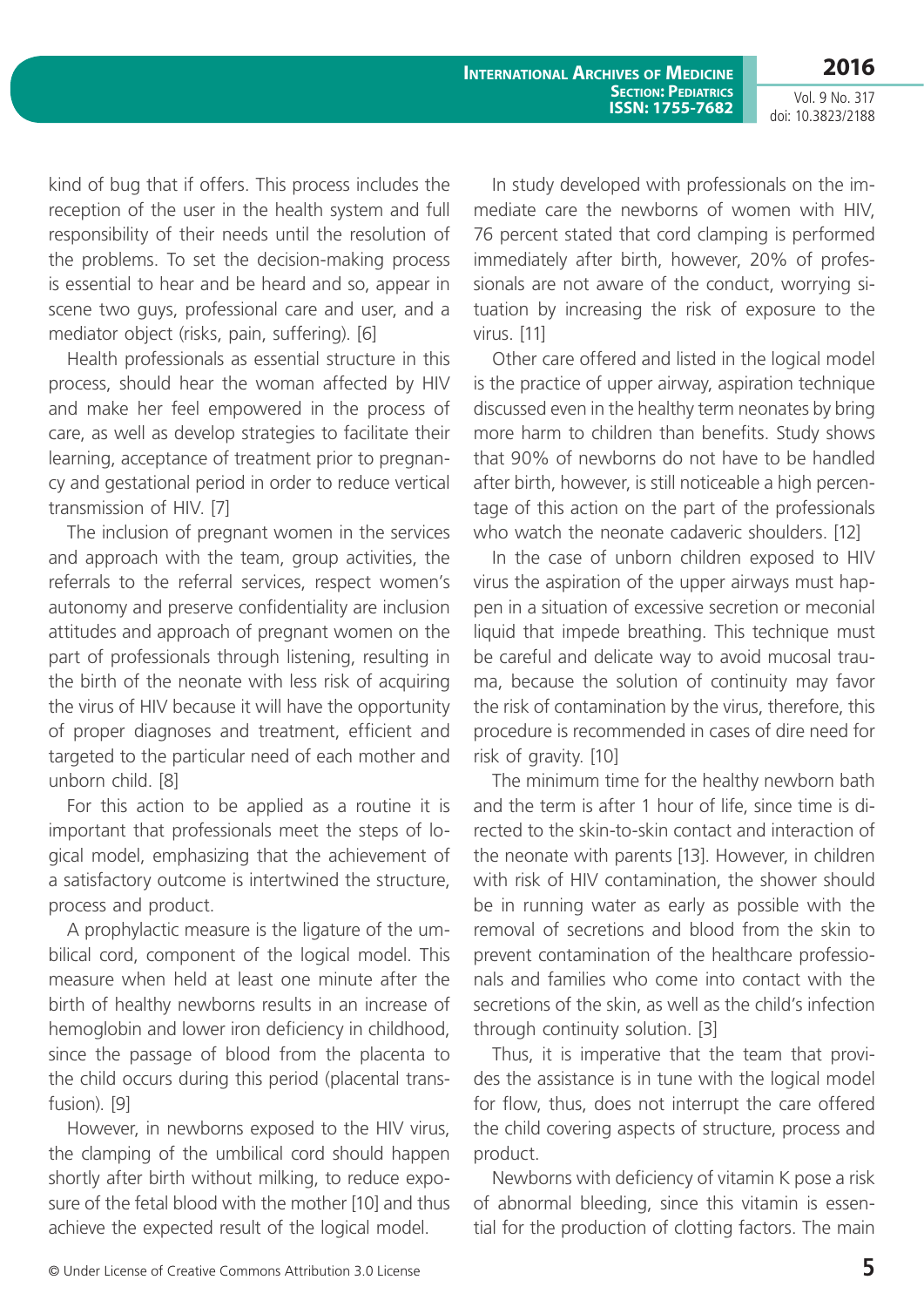**2016**

Vol. 9 No. 317 doi: 10.3823/2188

manifestation of his disability is the hemorrhagic disease of newborn caused by: improper crossing of vitamin K by means of the mother to the fetus; insufficient production of this substance by the neonatal liver still immature; lack of vitamin-producing bacteria in the gut in the first days of life, in addition to breast milk be a scarce source of vitamin k. [14]

Study shows that seven children identified with vitamin K deficiency, five of them showed bleeding that ranged from severe as intracranial hemorrhage until vomiting, poor diet and lethargy, but coagulation parameters were normalized rapidly after administration of the vitamin. [15]

Thus, it is necessary that the neonate at risk of HIV infection the administration of intramuscular vitamin K is applied after the neonate because bath decreases the possibility of micro-organisms from childbirth to penetrate in the body of the child through the puncture continuity solution [10, 15], as indicates the logical model.

With respect to breastfeeding, emphasized its permanent contraindication in cases of HIV-positive mothers, since the natural breastfeeding increases the risk of transmission of the virus to the child. In this way, the products as breast filleting and use of cabergoline are recommended to inhibit the action of breast-feeding. [16]

Bandaging of the breasts is the compression of the breasts with dressing for 10 days to prevent its manipulation. This is a non-hormonal, but of great emotional wear for women subjected to this process as a result of not experiencing breastfeeding and the embarrassment of feeling different from other recent mothers. Pharmacological inhibition, however, is accomplished by the use of cabergoline immediately after childbirth with a single dose of 1 mg orally. [1, 17]

Highlights the need for orientation of the pregnant women in prenatal, yet held early women have greater understanding about the risks and benefits to the newborn, as well as better adherence to prophylaxis [18]. Thus, it is crucial that the interdisciplinary team of health share the knowledge with the woman so that she can empower the self-care and thus become able to properly take care of you and your fetus at home, to protect it from infection. [19]

With the contraindication of breastfeeding, children who are born exposed to HIV are entitled to free infant milk formula until at least six months of life. Are also strictly contraindicates the mixed breastfeeding Cross (performed by other nursing mothers) and pasteurized human milk at home. [10]

Studies showed HIV-positive mothers in disabilities prepare and offer milk and complementary feeding properly for their children, which may be reflective of a health assistance still deficient in that women do not receive appropriate information from the professionals that attend. Emphasizes, with it, the need for teams to explain women and families about care in the preparation of milk, in addition to direct the receipt of service formula. [20, 21]

It is believed that the graphic representation of actions to be undertaken to improve this process, since it allows easy viewing of the steps to be followed to reach the expected result.

With respect to the use of anti-retroviral drugs, one of the components of the logic model, the Department of health recommends that the first dose of the oral solution of zidovudine (AZT) to be performed even in the delivery room or within the first 4 hours after birth. Can still be added to neviparina, the earliest possible, in cases where mothers made use of antiretroviral therapy in prenatal care or no viral load less than 1000 copies/ml in the last trimester of pregnancy. [10]

Study points out that about 59.1% of professionals began the administration of AZT in neonate between 2 and 48 hours after birth which features a delay in the administration of medication that has emergency character, because it protects the child from the virus present in the blood and in the vaginal secretions at time of delivery. However, when questioned most professionals replied properly this question, which warns us about a difference bet-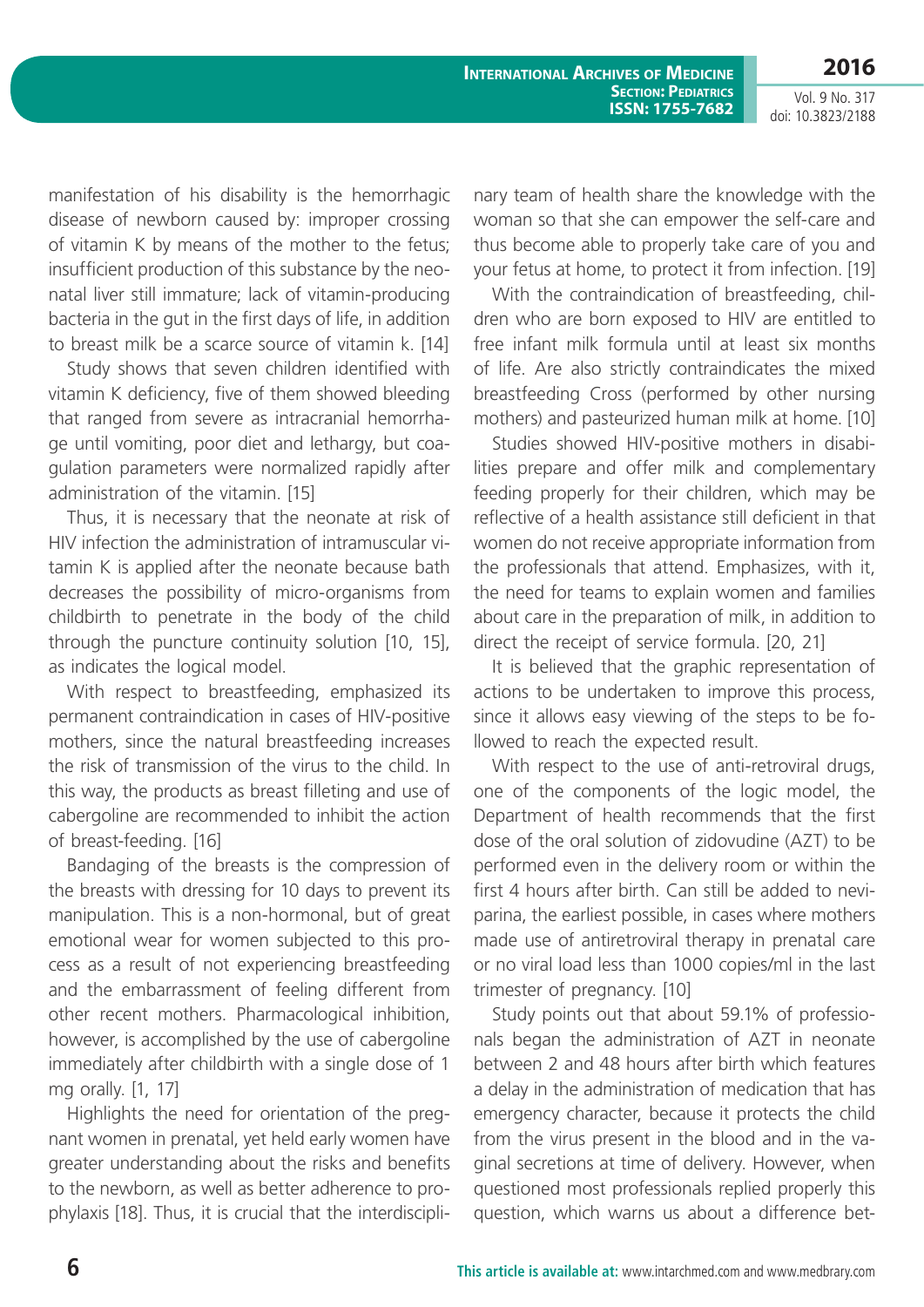**2016**

Vol. 9 No. 317 doi: 10.3823/2188

ween knowledge and the actions that are being carried out in practice. [11]

The administration of AZT for RN exposed to HIV poses a challenge, especially for being held at home and rely on mom or other family member who must be guided as to the treatment regimen. In this way, the link between child, parents/caregivers and the health team is critical and must be based on a qualified and targeted assistance listening conditions of life of the patient. [21]

The graphical representation of the actions to be carried out will help in the process of care to the newborn exposed to HIV, as it allows easy viewing of the activities to be performed by professionals to reach the expected result.

Finally, children born to mothers with HIV should be met by Specialized support services (SAE) when it is found to be infected, however, the non-infected may be accompanied by Basic Health Attention and periodically by LEAVES by the end of adolescence through reference sheet and against reference. [10]

It has been found in research that only 57.3% of newborns from maternity with references to specialized service, worrying considering that it is essential to the appropriate follow-up of serology of all neonates exposed and requires the professional attention at the time of hospital discharge, facilitating the follow-up of prophylactic measures recommended by the Ministry of health. [11]

# **Conclusion**

Based on the evaluative question and the information found in the literature for the preparation of the study, it is concluded that the immediate care offered by health professionals who work in maternity wards are not in accordance with the Protocol of the Ministry of health, since the research shows the ignorance of the specific care for the child at risk of contracting the HIV virus. In addition, it was noticeable that even in cases where the knowledge is made present there were gaps in the implementation of the practice, such as: immediate clamping of the umbilical cord; use of AZT in the first few minutes of life and referencing all the kids in the leaves.

As a result of the deficiencies identified was developed a logical model to guide health professionals in immediate assistance to newborn exposed to HIV, with the purpose of reducing the risk of mother-to-child transmission of the virus.

Thus, we conclude that the logical model is of fundamental importance, as well as allow the evaluation of the quality of care provided by health professionals, provides better understanding of care that must be offered to the neonate at risk of HIV infection.

### **References**

- **1.** Brasil. Ministério da Saúde. Secretaria de Vigilância em Saúde. Departamento de DST, Aids e Hepatites virais. Boletim Epidemiológico HIV-AIDS. Brasília; 2015 [cited 2016 Jun. 24]. Available from: [http://www.aids.gov.br/publicacao/2015/](http://www.aids.gov.br/publicacao/2015/boletim-epidemiologico-aids-e-dst-2015) [boletim-epidemiologico-aids-e-dst-2015](http://www.aids.gov.br/publicacao/2015/boletim-epidemiologico-aids-e-dst-2015)
- **2.** Pan American Health Organization. Elimination of mother-to-child transmission of HIV and Syphilis in the Americas. Washington, DC; 2015 [cited 2016 Jun. 24]. Available from: [http://iris.paho.org/](http://iris.paho.org/xmlui/bitstream/handle/123456789/18372/9789275118702_eng.pdf?sequence=3&isAllowed=y) [xmlui/bitstream/handle/123456789/18372/9789275118702\\_](http://iris.paho.org/xmlui/bitstream/handle/123456789/18372/9789275118702_eng.pdf?sequence=3&isAllowed=y) [eng.pdf?sequence=3&isAllowed=y](http://iris.paho.org/xmlui/bitstream/handle/123456789/18372/9789275118702_eng.pdf?sequence=3&isAllowed=y)
- **3.** Araújo CLF, Signes AF, Zampier VSB. The care to puerperal with HIV/AIDS in the multiple-patient rooms: the vision of the nursing team. Esc Anna Nery [Internet]. 2012 [cited 2016 Jun. 24]; 16(1): 49-56. Available from: [http://www.scielo.br/scielo.](http://www.scielo.br/scielo.php?script=sci_arttext&pid=S1414-81452012000100007) [php?script=sci\\_arttext&pid=S1414-81452012000100007](http://www.scielo.br/scielo.php?script=sci_arttext&pid=S1414-81452012000100007)
- **4.** Rodrigues DP, Dodou HD, Lago PN, Mesquita NS, Melo LPT, Souza AAS. Care for both mother and child immediately after childbirth: a descriptive study. Online Braz j Nurs [Internet] 2014 [cited 2016 Jun. 24]; 13(2):227-38. Available from: [http://www.](http://www.objnursing.uff.br/index.php/nursing/article/viewFile/4231/pdf_140) [objnursing.uff.br/index.php/nursing/article/viewFile/4231/](http://www.objnursing.uff.br/index.php/nursing/article/viewFile/4231/pdf_140) [pdf\\_140](http://www.objnursing.uff.br/index.php/nursing/article/viewFile/4231/pdf_140)
- **5.** Hartz ZMA. Avaliação em saúde: dos modelos conceituais à prática na análise de implantação de programas. Rio de Janeiro: Fiocruz; 1997. 132 p. [cited 2016 jun. 24]. Available from: [http://](http://static.scielo.org/scielobooks/3zcft/pdf/hartz-9788575414033.pdf) [static.scielo.org/scielobooks/3zcft/pdf/hartz-9788575414033.pdf](http://static.scielo.org/scielobooks/3zcft/pdf/hartz-9788575414033.pdf).
- **6.** Sé CCS, Progianti JM; Pereira ALF. Implementation of the user embracement module from the cegonha carioca program in the city of Rio de Janeiro. J. res.: Fundam. care. Online [Internet] 2016 [cited 2016 Jun. 24]; 8(1):3935-3944. Available from: [http://www.seer.unirio.br/index.php/cuidadofundamental/](http://www.seer.unirio.br/index.php/cuidadofundamental/article/view/3375) [article/view/3375](http://www.seer.unirio.br/index.php/cuidadofundamental/article/view/3375)